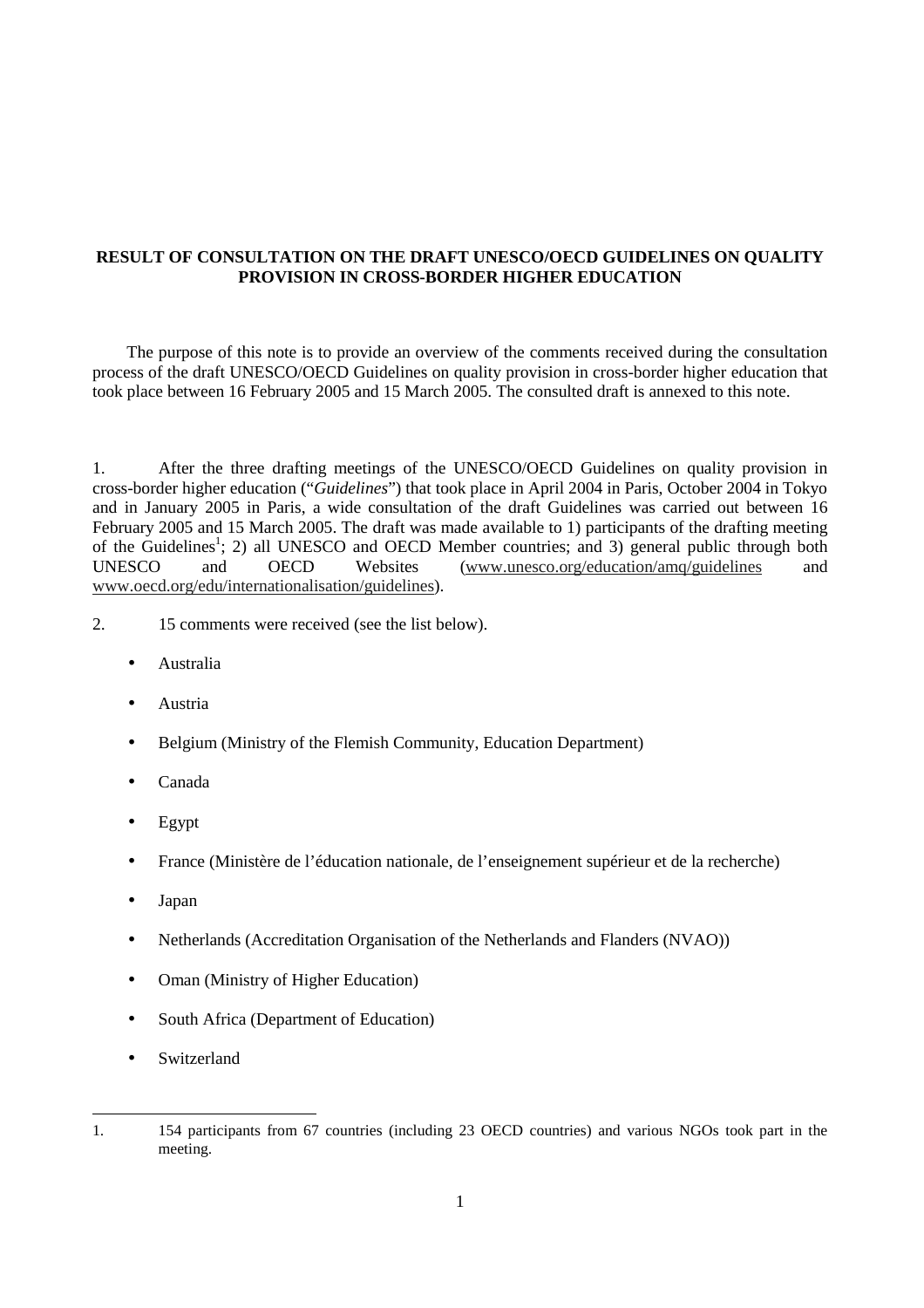- Tanzania (The Higher Education Accreditation Council)
- The United States
- The National Unions of Students in Europe (ESIB)
- Bernard Fryshman, Association of Advanced Rabbinical and Talmudic School, US
- The Middle States Commission on Higher Education, US

3. Overall, the comments were very supportive of the draft Guidelines that was circulated for comments. Five stated that the draft was acceptable to them without further revision, some with additional comments that the draft was well balanced and sufficiently reflected the concerns raised during the three drafting meetings. Furthermore, two explicitly mentioned that we need to move on to the implementation of the Guidelines as soon as possible. Other comments, while being generally positive, included various suggestions. On the other hand, two comments raised concerns about the autonomy of higher education institutions.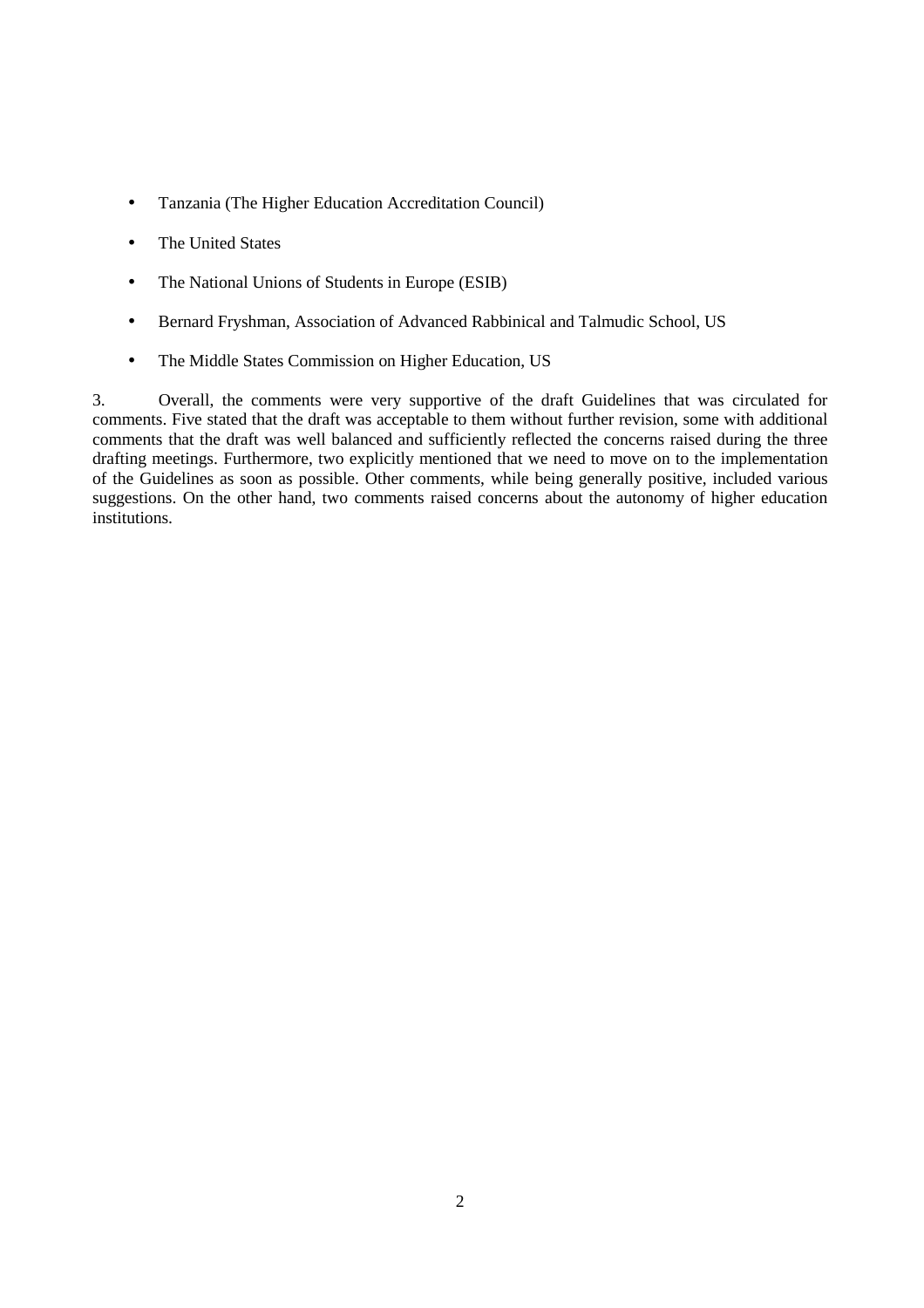15/02/2005

# *DRAFT*

**(For consultation with all participants)** 

#### **ANNEX GUIDELINES<sup>2</sup> FOR QUALITY PROVISION IN CROSS-BORDER HIGHER EDUCATION JOINTLY ELABORATED BY UNESCO AND THE OECD**

#### **I. Introduction**

#### *Purpose of the Guidelines*

4. The Guidelines aim to support and encourage international cooperation and understanding of the importance of quality provision in cross-border higher education<sup>3</sup>. The purposes of the Guidelines are to protect students and other stakeholders from low-quality provision and disreputable providers<sup>4</sup> as well as to encourage the development of quality cross-border higher education that meets human, social, economic and cultural needs.

#### *Rationale for the Guidelines*

5. Since the 1980s, cross-border higher education through student, academic staff, programme/ institutional and professional mobility has grown considerably. In parallel, new cross-border providers and delivery modes have appeared, such as campuses abroad, electronic delivery of higher education and forprofit providers. These new forms of cross-border higher education offer increased opportunities for improving the skills and competencies of individual students and the quality of national higher education systems, provided they aim at benefiting the human, social, economic and cultural development of the receiving country.

6. While in some countries the national frameworks for quality assurance, accreditation and the recognition of qualifications take into account cross-border higher education, in many countries they are still not geared to addressing the challenges of cross-border provision. Furthermore, the lack of comprehensive frameworks for co-ordinating various initiatives at the international level, together with the diversity and unevenness of the quality assurance and accreditation systems at the national level, create gaps in the quality assurance of cross-border higher education, leaving some cross-border higher education provision outside any framework of quality assurance and accreditation. This makes students and other stakeholders more vulnerable to low-quality provision and disreputable providers<sup>5</sup> of cross-border higher

<sup>&</sup>lt;sup>2</sup> These Guidelines are not legally binding and member countries are expected to implement the Guidelines as appropriate in their national context.

 $3$  In these Guidelines, cross-border higher education includes higher education that takes place in situations where the teacher, student, programme, institution/provider or course materials cross national jurisdictional borders. Cross-border higher education may include higher education by public/private and not-for-profit/for-profit providers. It encompasses a wide range of modalities, in a continuum from face-to-face (taking various forms such as students travelling abroad and campuses abroad) to distance learning (using a range of technologies and including e-learning).

<sup>&</sup>lt;sup>4</sup> In this context 'disreputable providers' refer to degree and accreditation mills.

<sup>5</sup> See footnote number 3.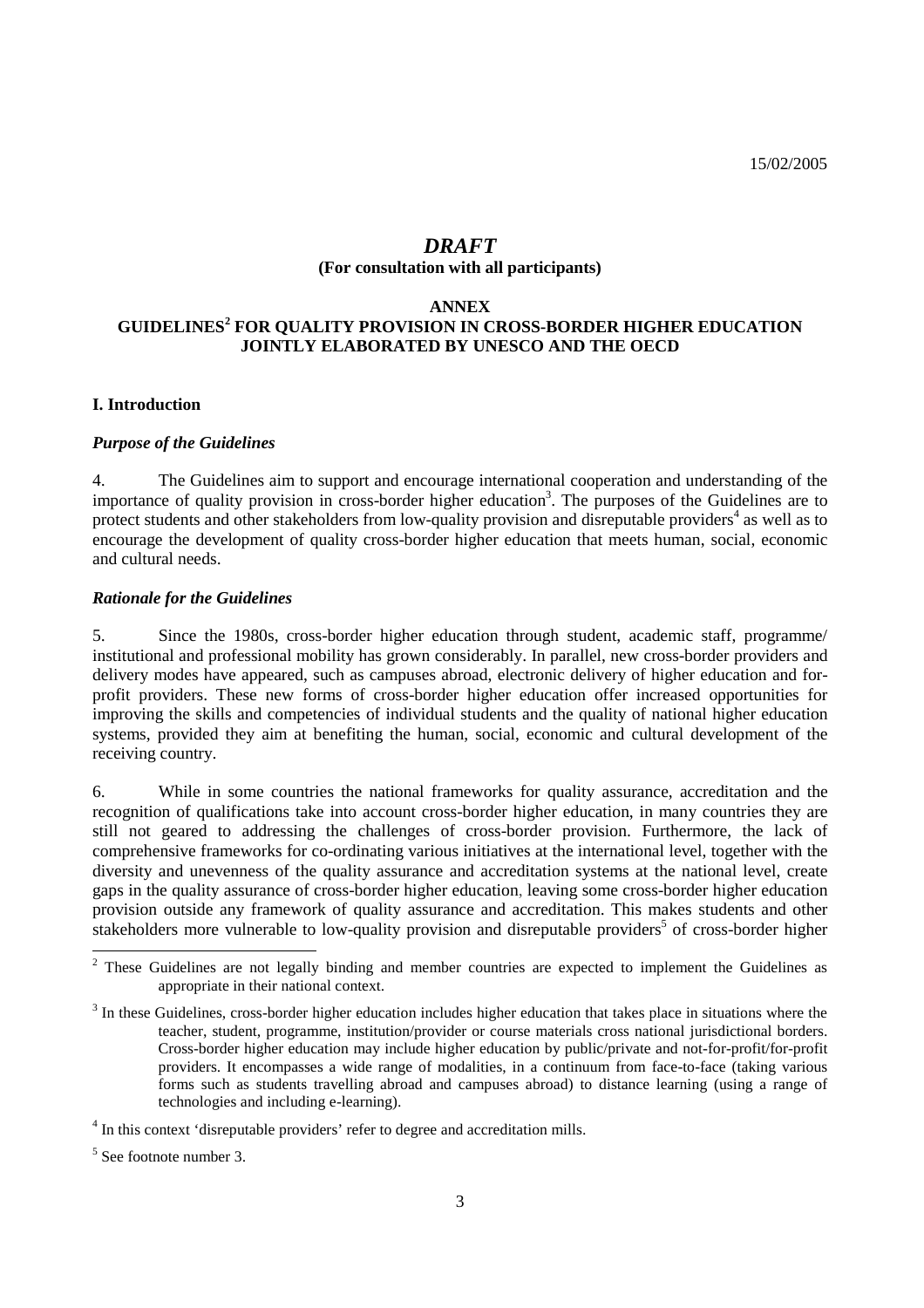education. The challenge faced by current quality assurance and accreditation systems is to develop appropriate procedures and systems to cover foreign providers and programmes (in addition to national providers and programmes) in order to maximise the benefits and limit the potential drawbacks of the internationalisation of higher education. At the same time, the increase in cross-border student, academic staff, researcher and professional mobility has put the issue of the recognition of academic and professional qualifications high on the international cooperation agenda.

7. There is therefore a need for additional national initiatives, strengthened international cooperation and networking, and more transparent information on procedures and systems of quality assurance, accreditation and recognition of qualifications. These initiatives should have a global range and should emphasize supporting the needs of developing countries to establish robust higher education systems. Given that some countries lack comprehensive frameworks for quality assurance, accreditation and the recognition of qualifications, capacity building should form an important part of the overall strengthening and co-ordination of national and international initiatives. In this light, UNESCO and the OECD have worked closely together in the development of these Guidelines for quality provision in crossborder higher education (" *Guidelines*"). The implementation of these Guidelines could serve as a first step in the capacity building process.

8. The quality of a country's higher education sector and its assessment and monitoring is not only key to its social and economic well-being, it is also a determining factor affecting the status of that higher education system at the international level. The establishment of quality assurance systems has become a necessity, not only for monitoring quality in higher education delivered within the country, but also for engaging in delivery of higher education internationally. As a consequence, there has been an impressive rise in the number of quality assurance and accreditation bodies for higher education in the past two decades. However, existing national quality assurance capacity often focuses exclusively on domestic delivery by domestic institutions.

9. The increased cross-border mobility of students, academic staff, professionals, programmes and providers presents challenges for existing national quality assurance and accreditation frameworks and bodies as well as for the systems for recognising foreign qualifications. Some of these challenges are described below:

- 1) National capacity for quality assurance and accreditation often does not cover cross-border higher education. This increases the risk of students falling victim to misleading guidance and information and disreputable providers, dubious quality assurance and accreditation bodies and low-quality provision, leading to qualifications of limited validity.
- 2) National systems and bodies for the recognition of qualifications may have limited knowledge and experience in dealing with cross-border higher education. In some cases, the challenge becomes more complicated as cross-border higher education providers may deliver qualifications that are not of comparable quality to those which they offer in their home country.
- 3) The increasing need to obtain national recognition of foreign qualifications has posed challenges to national recognition bodies. This in turn, at times, leads to administrative and legal problems for the individuals concerned.
- 4) The professions depend on trustworthy, high-quality qualifications. It is essential that users of professional services including employers have full confidence in the skills of qualified professionals. The increasing possibility of obtaining low-quality qualifications could harm the professions themselves, and might in the long run undermine confidence in professional qualifications.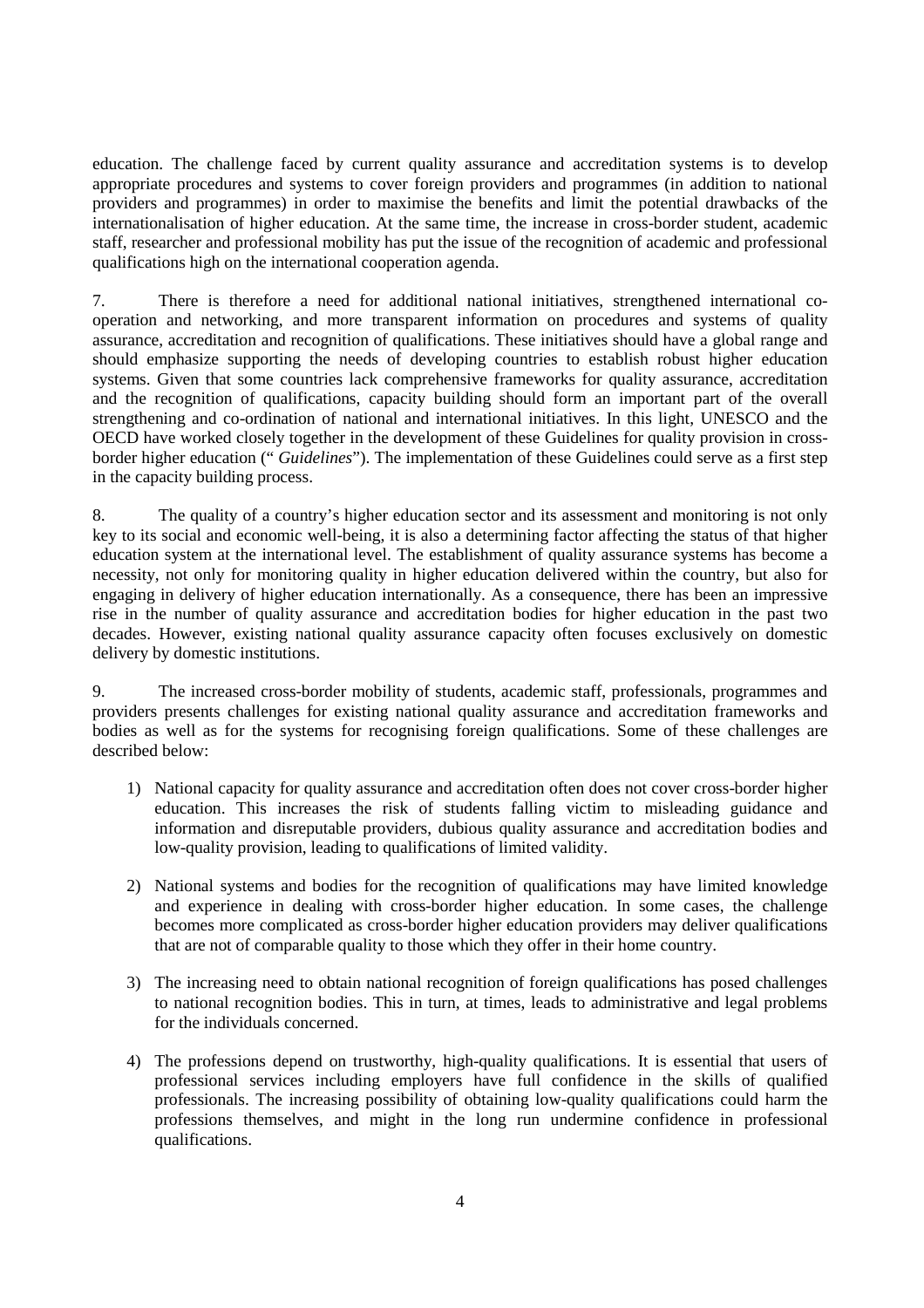#### **Scope of the Guidelines**

10. The Guidelines aim to provide an international framework for quality provision in cross-border higher education that responds to the above-mentioned challenges.

11. The Guidelines are based on the principle of mutual trust and respect among countries and on the recognition of the importance of international collaboration in higher education. They also recognise the importance of national authority and the diversity of higher education systems. Countries attach a high importance to national sovereignty over higher education. Higher education is a vital means for expressing a country's linguistic and cultural diversity and also for nurturing its economic development and social cohesion. It is therefore recognized that policy-making in higher education reflects national priorities. At the same time, it is recognized that in some countries, there are several competent authorities in higher education.

12. The effectiveness of the Guidelines largely depends on the possibility of strengthening the capacity of national systems to assure the quality of higher education. Further support to the ongoing capacity building initiatives of UNESCO, other multilateral organisations and bilateral donors in this area will sustain and be complementary to the Guidelines. These initiatives should be supported by strong regional and national partners.

13. The Guidelines acknowledge the important role of non-governmental organisations such as higher education associations, student bodies, academic staff associations, networks of quality assurance and accreditation bodies, recognition and credential evaluation bodies and professional bodies in strengthening international co-operation for quality provision in cross-border higher education. The Guidelines aim to encourage the strengthening and co-ordination of existing initiatives by enhancing dialogue and collaboration among various bodies.

14. Cross-border higher education encompasses a wide range of modalities that range from face-toface (taking various forms such as students travelling abroad and campuses abroad) to distance learning (using a range of technologies and including e-learning). In implementing the Guidelines, consideration should be given to the variety of provision and its different demands for quality assurance.

## **II. Guidelines for Higher Education Stakeholders**

 $\overline{a}$ 

15. The Guidelines recommend actions to six stakeholders<sup>6</sup>: governments; higher education institutions/providers including academic staff; student bodies; quality assurance and accreditation bodies; academic recognition bodies<sup>7</sup>; and professional bodies.

<sup>&</sup>lt;sup>6</sup> In the Guidelines, the distinctions among these stakeholders are made based on the functions and it is recognized that the different functions do not necessarily belong to separate bodies.

<sup>&</sup>lt;sup>7</sup> Academic recognition bodies include qualification recognition bodies, credential evaluation bodies, and advisory/information centres.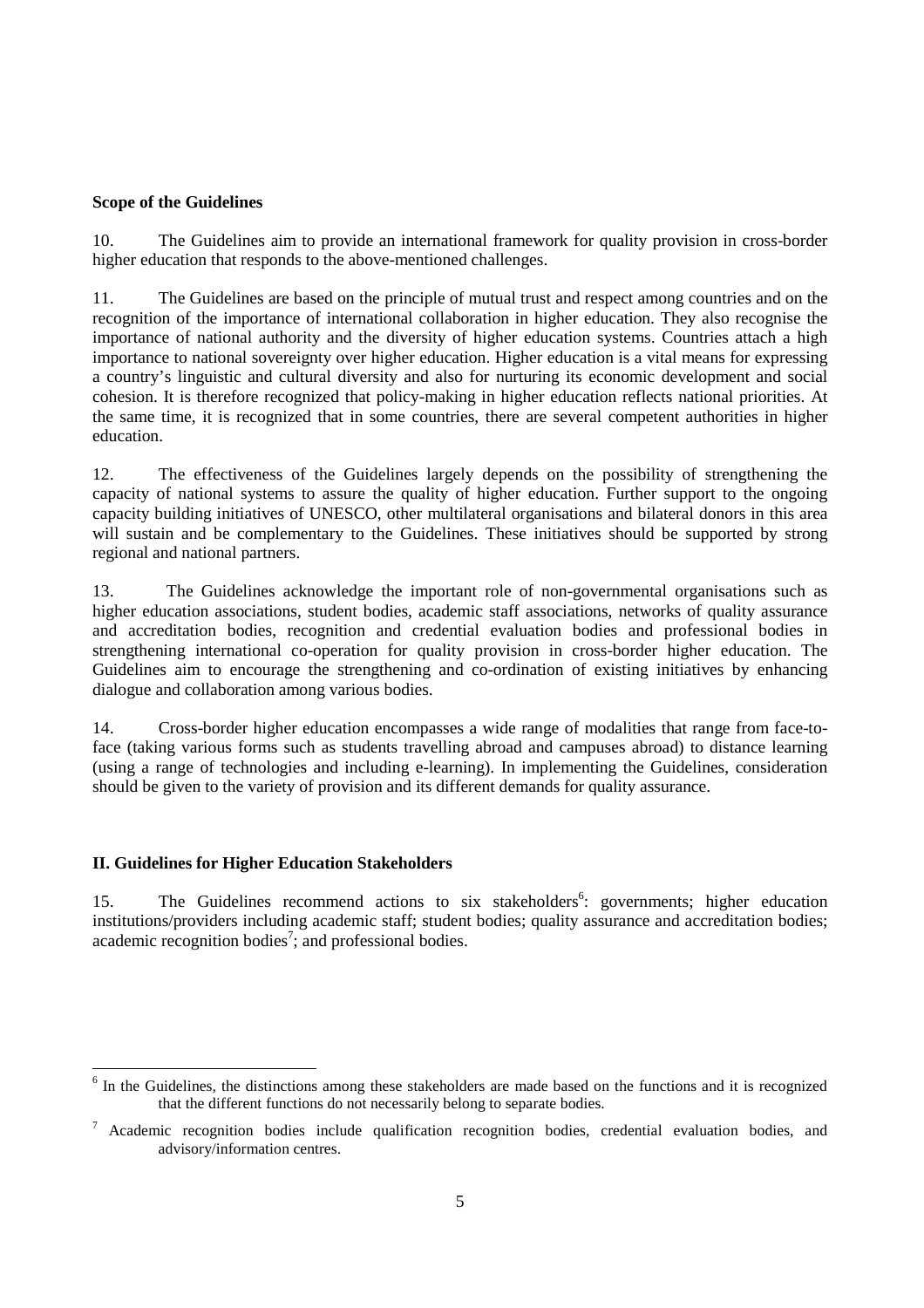## *Guidelines for governments*

16. Governments can be influential, if not responsible, in promoting adequate quality assurance, accreditation and the recognition of qualifications. They undertake the role of policy coordination in most higher education systems. However, it is acknowledged that in some countries, the authority for overseeing quality assurance lies with sub-national government bodies or with non-governmental organisations.

- 17. In this context, it is recommended that governments:
	- 1) Establish, or encourage the establishment of a comprehensive, fair and transparent system of registration or licensing for cross-border higher education providers wishing to operate in their territory.
	- 2) Establish, or encourage the establishment of a comprehensive capacity for reliable quality assurance and accreditation of cross-border higher education provision, recognising that quality assurance and accreditation of cross-border higher education provision involves both sending and receiving countries.
	- 3) Consult and coordinate amongst the various competent bodies for quality assurance and accreditation both nationally and internationally.
	- 4) Provide clear, comprehensive, up-to-date and easily accessible information on the criteria and standards for registration, licensure, quality assurance and accreditation of cross-border higher education, their consequences on the funding of students, institutions or programmes, where applicable and their voluntary or mandatory nature.
	- 5) Consider becoming party to and contribute to the development and/or updating of the appropriate UNESCO regional conventions on recognition of qualifications and establish national information centres as stipulated by the conventions.
	- 6) Where appropriate develop or encourage bilateral or multilateral recognition agreements, facilitating the recognition or equivalence of each country's qualifications based on the procedures and criteria included in mutual agreements.
	- 7) Contribute to efforts to improve the accessibility at the international level of up-to-date, accurate and comprehensive information on recognised higher education institutions/providers.

## *Guidelines for higher education institutions/providers*

18. Commitment to quality by all higher education institutions/providers is essential<sup>8</sup>. To this end, the active and constructive contributions of academic staff are indispensable. Higher education institutions are responsible for the quality as well as the social, cultural and linguistic relevance of education and the standards of qualifications provided in their name, no matter where or how it is delivered.

 $\overline{a}$ <sup>8</sup> An important and relevant initiative for this is the statement "Sharing Quality Higher Education Across Borders" by the International Association of Universities, the Association of Universities and Colleges of Canada, the American Council on Education and the Council on Higher Education Accreditation on behalf of higher education institutions worldwide.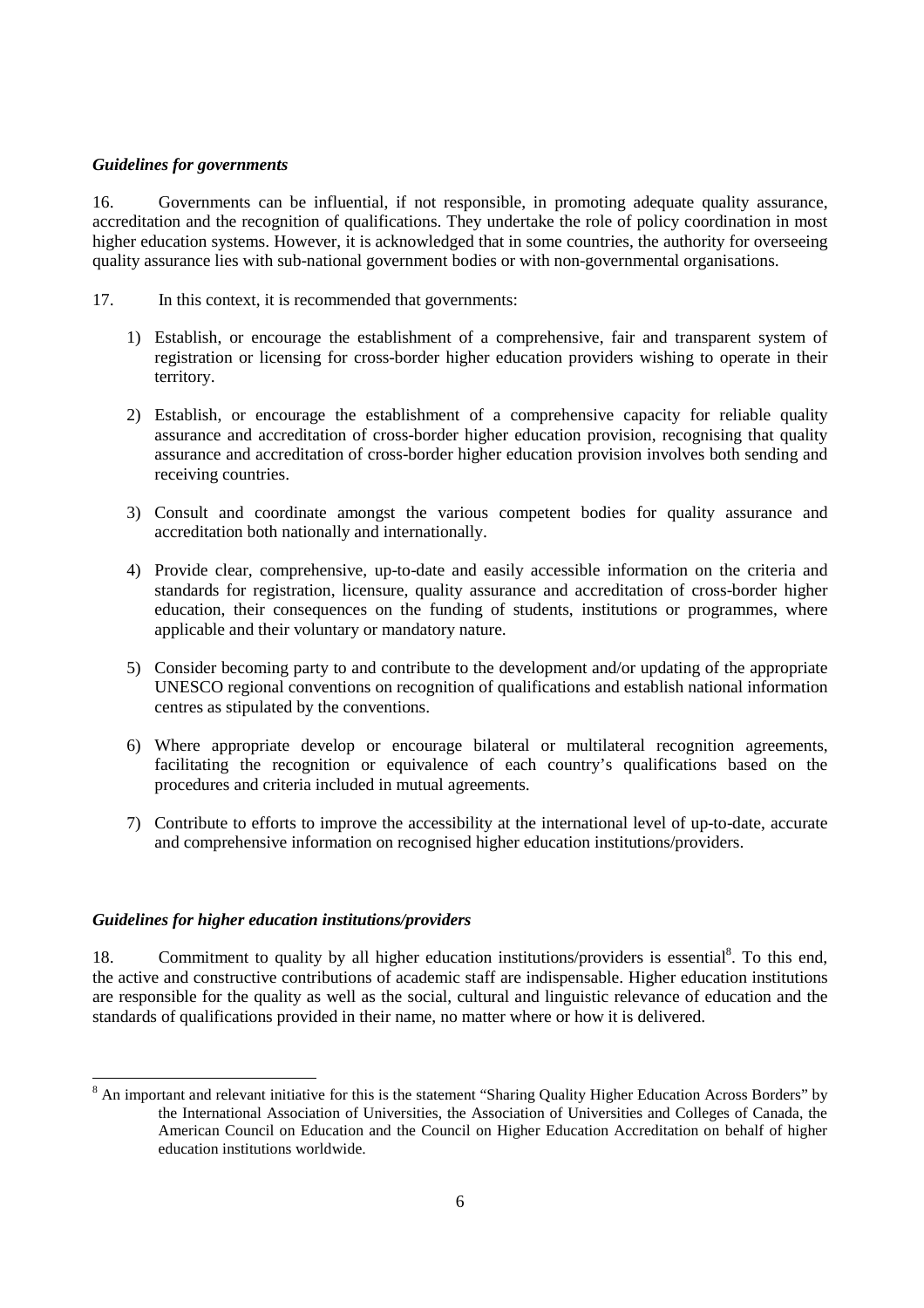19. In this context, it is recommended that higher education institutions/providers delivering crossborder higher education:

- 1) Ensure that the programmes they deliver across borders and in their home country are of comparable quality and that they also take into account the cultural and linguistic sensitivities of the receiving country. It is desirable that a commitment to this effect should be made public.
- 2) Recognise that quality teaching and research is made possible by the quality of faculty and the quality of their working conditions that foster independent and critical inquiry. The UNESCO Recommendation concerning the Status of Higher Education Teaching Personnel and other relevant instruments need to be taken into account by all institutions and providers to support good working conditions and terms of service, collegial governance and academic freedom.
- 3) Develop, maintain or review current internal quality management systems so that they make full use of the competencies of stakeholders such as academic staff, administrators, and students and take full responsibility for delivering higher education qualifications comparable in standard in their home country and across borders. Furthermore, when promoting their programmes to potential students through agents, they should take full responsibility to ensure that the information and guidance provided by their agents is accurate and accessible.
- 4) Consult competent quality assurance and accreditation bodies and respect the quality assurance and accreditation systems of the receiving country when delivering higher education across borders, including distance education.
- 5) Share good practices by participating in sector organisations and inter-institutional networks at national and international levels.
- 6) Develop and maintain networks and partnerships to facilitate the process of recognition by acknowledging each other's qualifications as equivalent or comparable.
- 7) Where relevant, use codes of good practice such as the UNESCO/Council of Europe '*Code of good practice in the provision of transnational education'9* and other relevant codes such as the Council of Europe/UNESCO *Recommendation on Criteria and Procedures for the Assessment of Foreign Qualifications*<sup>10</sup>.
- 8) Provide accurate, reliable and easily accessible information on the criteria and procedures of external and internal quality assurance and the academic and professional recognition of qualifications they deliver and provide complete descriptions of programmes and qualifications, setting out details of the knowledge, understanding and skills that a successful student should acquire. Higher education institutions/providers should collaborate especially with quality assurance and accreditation bodies and with student bodies to facilitate the dissemination of this information.
- 9) Ensure the transparency of the financial status of the institution and/or educational programme offered.

8 Available at the following:

<sup>9</sup> Available at the following:

http://www.coe.int/T/E/Cultural\_Cooperation/education/Higher\_education/Activities/Bologna\_Process/Code\_TNE.as p#TopofPage

http://www.coe.int/T/E/Cultural\_Cooperation/education/Higher\_education/ENIC\_Network/Recom\_Criteria\_Procedur es.asp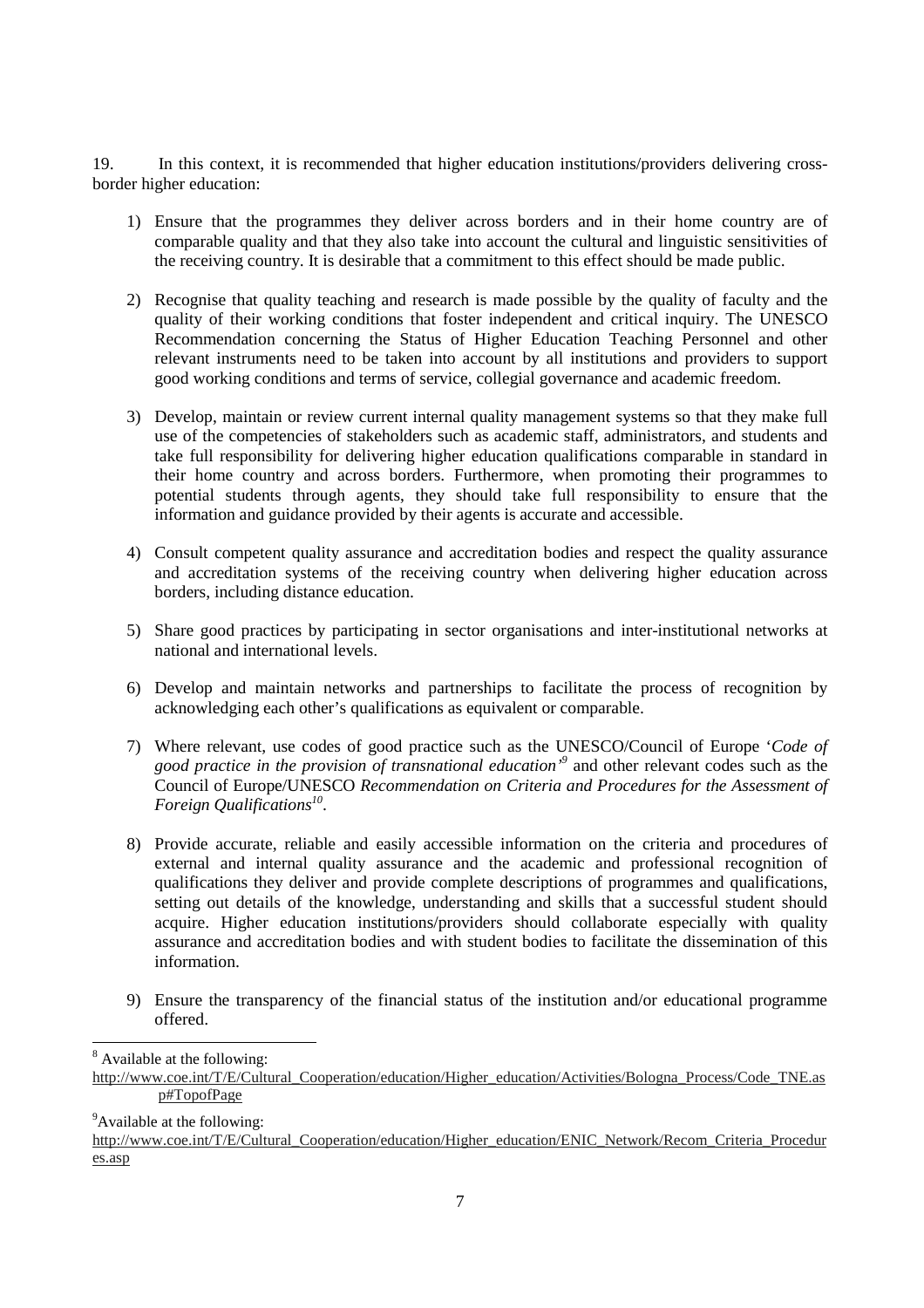# *Guidelines for student bodies*

20. As representatives of the direct recipients of cross-border higher education and as part of the higher education community, student bodies bear the responsibility of helping students and potential students to carefully scrutinise the information available and giving sufficient consideration in their decision making process.

21. In this context, it is recommended that the emergence of autonomous local, national and international student bodies be encouraged and that the student bodies:

- 1) Be involved as active partners at international, national and institutional levels in the development, monitoring and maintenance of the quality provision of cross-border higher education.
- 2) Take active part in promoting quality provision, by increasing the awareness of the students of the potential risks such as misleading guidance and information, low-quality provision leading to qualifications of limited validity, and disreputable providers. They should also guide them to accurate and reliable information sources on cross-border higher education. This could be done by increasing the awareness of the existence of these guidelines as well as taking an active part in their implementation.
- 3) Encourage students and potential students to ask appropriate questions when enrolling in crossborder higher education programmes. A list of relevant questions could be established by student bodies, including foreign students where possible, in collaboration with bodies such as higher education institutions, quality assurance and accreditation bodies and academic recognition bodies. Such a list should include the following questions: whether the foreign institution/provider is recognised or accredited by a trustworthy body and whether the qualifications delivered by the foreign institution/provider are recognised in the students' home country for academic and/or professional purposes.

## *Guidelines for quality assurance and accreditation bodies*

22. In addition to internal quality management of institutions/providers, external quality assurance and accreditation systems have been adopted in more than 60 countries. Quality assurance and accreditation bodies are responsible for assessing the quality of higher education provision. The existing systems of quality assurance and accreditation often vary from country to country in terms of the definition of "quality", the purpose and function of the system including its link to the funding of students, institutions or programmes, the methodologies used in quality assurance and accreditation, the scope and function of the responsible body or unit, and the voluntary or compulsory nature of participation. While respecting this diversity, a co-ordinated effort among the bodies of both sending and receiving countries is needed at both the regional and global level, in order to tackle the challenges raised by the growth of crossborder provision of higher education, especially in its new forms<sup>11</sup>.

23. In this context, it is recommended that quality assurance and accreditation bodies:

 $\overline{a}$ 

 $10$  See footnote 2.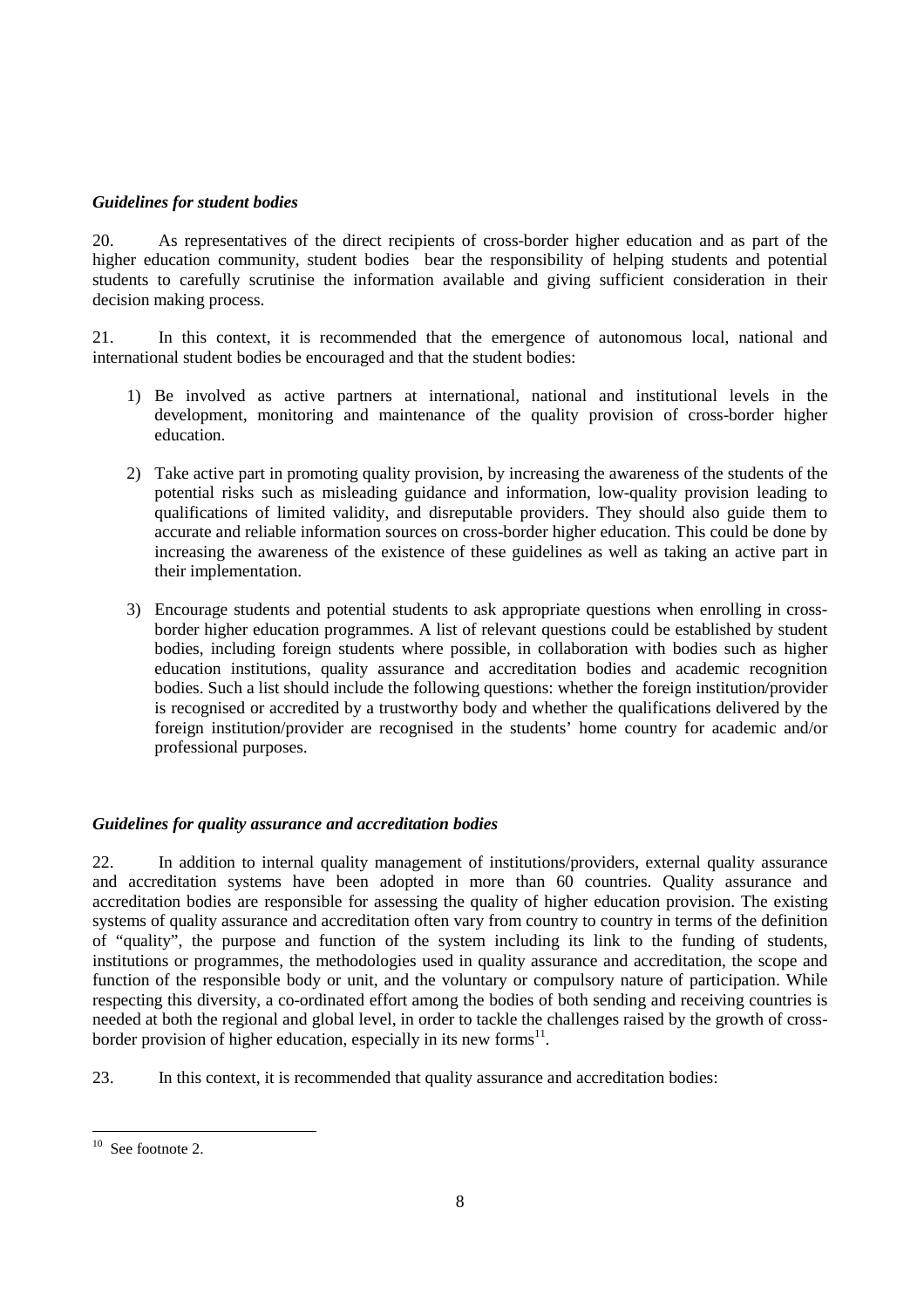- 1) Ensure that their quality assurance and accreditation arrangements include cross-border education provision in its various modes. This can mean giving attention to assessment guidelines, ensuring that standards and processes are transparent, consistent and appropriate to take account of the shape and scope of the national higher education system, and adaptability to changes and developments in cross-border provision.
- 2) Sustain and strengthen the existing regional and international networks or establish regional networks in regions that do not already have one. These networks can serve as platforms to exchange information and good practice, disseminate knowledge, increase the understanding of international developments and challenges as well as to improve the professional expertise of their staff and quality assessors. These networks could also be used to improve awareness of disreputable providers and dubious quality assurance and accreditation bodies, and to develop monitoring and reporting systems that can lead to their identification.
- 3) Establish links to strengthen the collaboration between the bodies of the sending country and the receiving country and enhance the mutual understanding of different systems of quality assurance and accreditation. This may facilitate the process of assuring the quality of programmes delivered across borders and institutions operating across borders while respecting the quality assurance and accreditation systems of the receiving countries.
- 4) Provide accurate and easily accessible information on the assessment standards, procedures, and effects of the quality assurance mechanisms on the funding of students, institutions or programmes where applicable as well as the results of the assessment. Quality assurance and accreditation bodies should collaborate with other actors, especially higher education institutions/providers, academic staff, student bodies and academic recognition bodies to facilitate the dissemination of such information.
- 5) Apply the principles reflected in current international documents on cross-border higher education such as the UNESCO/Council of Europe '*Code of Good Practice in the Provision of Transnational Education*' 12.
- 6) Reach mutual recognition agreements with other bodies on the basis of trust in and understanding of each other's professional practice, develop systems of internal quality assurance and regularly undergo external evaluations. Where feasible, consider undertaking experiments in international evaluation or peer reviews of quality assurance and accreditation bodies.
- 7) Consider adoption of procedures for the international composition of peer review panels, international benchmarking of standards, criteria and assessment procedures and undertake joint assessment projects to increase the comparability of evaluation activities of different quality assurance and accreditation bodies.

# *Guidelines for academic recognition bodies*

 $\overline{a}$ 

24. The UNESCO regional conventions on recognition of qualifications are important instruments facilitating the fair recognition of higher education qualifications, including the assessment of foreign qualifications resulting from cross-border mobility of students, skilled professionals and cross-border provision of higher education.

<sup>&</sup>lt;sup>11</sup> Available at the following: http://www.cepes.ro/hed/recogn/groups/transnat/code.htm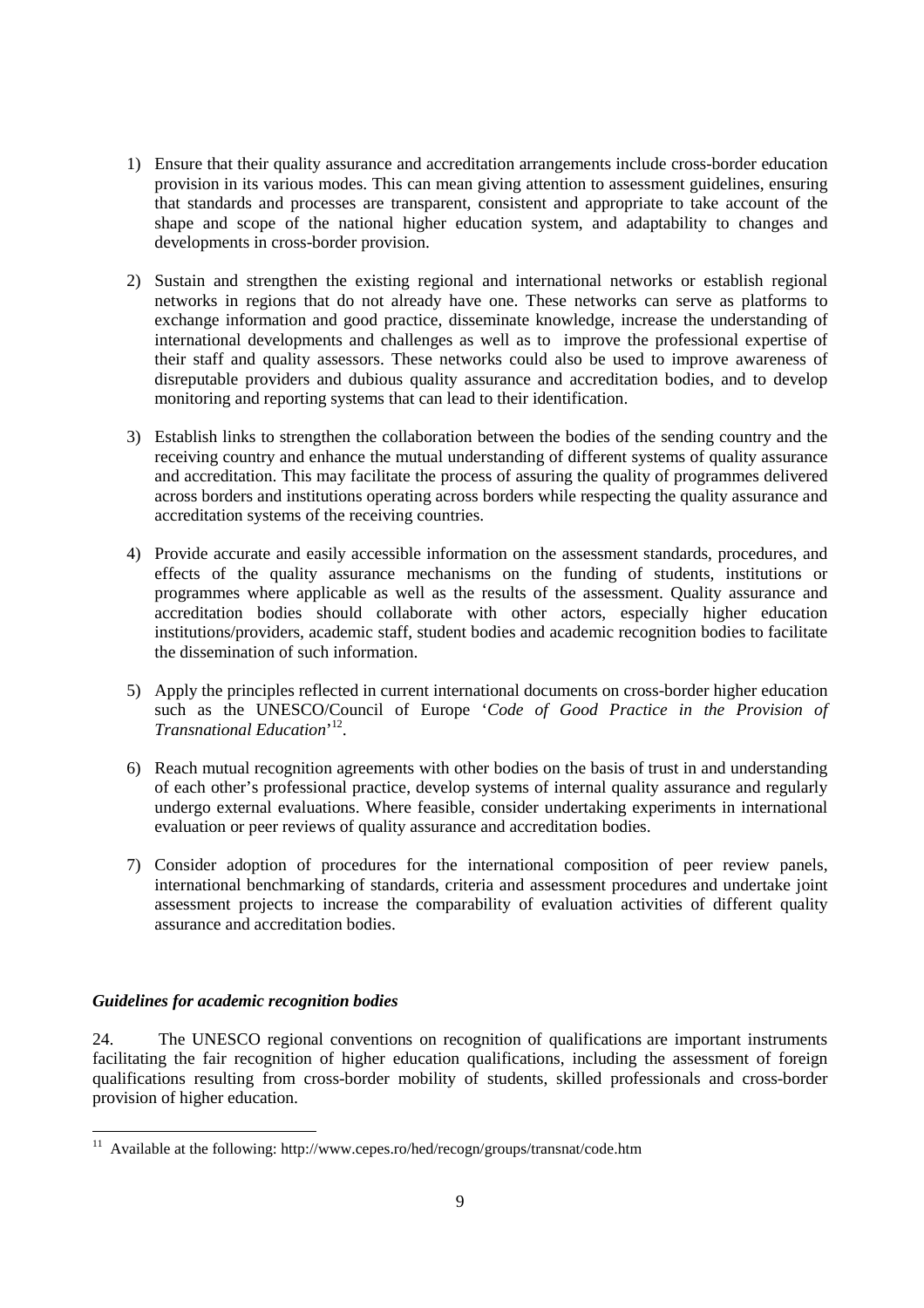25. There is a need to build on existing initiatives with additional international action to facilitate fair processes of recognition of academic qualifications by making systems more transparent and comparable.

- 26. In this context, it is recommended that academic recognition bodies:
	- 1) Establish and maintain regional and international networks that can serve as platforms to exchange information and good practice, disseminate knowledge, increase the understanding of international developments and challenges and improve the professional expertise of their staff.
	- 2) Strengthen their cooperation with quality assurance and accreditation bodies to facilitate the process of determining whether a qualification meets basic quality standards, as well as to engage in cross-border cooperation and networking with quality assurance and accreditation bodies. This cooperation should be pursued both at regional and cross-regional level.
	- 3) Establish and maintain contacts with all stakeholders to share the information and improve the links between academic and professional qualification assessment methodologies.
	- 4) Where appropriate, address the professional recognition of qualifications in the labour market and provide necessary information on professional recognition, both to those who have a foreign qualification and to employers. Given the increasing scope of the international labour markets and growing professional mobility, collaboration and co-ordination with professional associations are recommended for this purpose.
	- 5) Use codes of practice such as the Council of Europe/UNESCO *Recommendation on Criteria and Procedures for the Assessment of Foreign Qualifications<sup>13</sup> and other relevant codes of practice to* increase the public's confidence in their recognition procedures, and to reassure stakeholders that the processing of requests is conducted in a fair and consistent manner.
	- 6) Provide clear, accurate and accessible information on the criteria for the assessment of qualifications, including qualifications resulting from cross-border provision.

## *Guidelines for professional bodies<sup>14</sup>*

 $\overline{a}$ 

27. Systems of professional recognition differ from country to country and from profession to profession. For example, in some cases, a recognised academic qualification could be sufficient for entry into professional practice, whereas in other cases, additional requirements are imposed on holders of academic qualifications in order to enter the profession. Given the increasing scope of international labour markets and growing professional mobility, the holders of academic qualifications, as well as employers and professional associations are facing many challenges. Increasing transparency – i.e., improving the availability and the quality of the information - is critical for fair recognition processes.

28. In this context, it is recommended that professional bodies responsible for professional recognition:

 $12$  Available at the following: http://www.cepes.ro/hed/recogn/groups/transnat/code.htm

 $13$  This section refers to institutions with legal competence in the field of regulated professions and professional recognition. In some countries, these institutions are professional bodies, in other countries, this role is being performed by other competent authorities, such as governmental ministries.